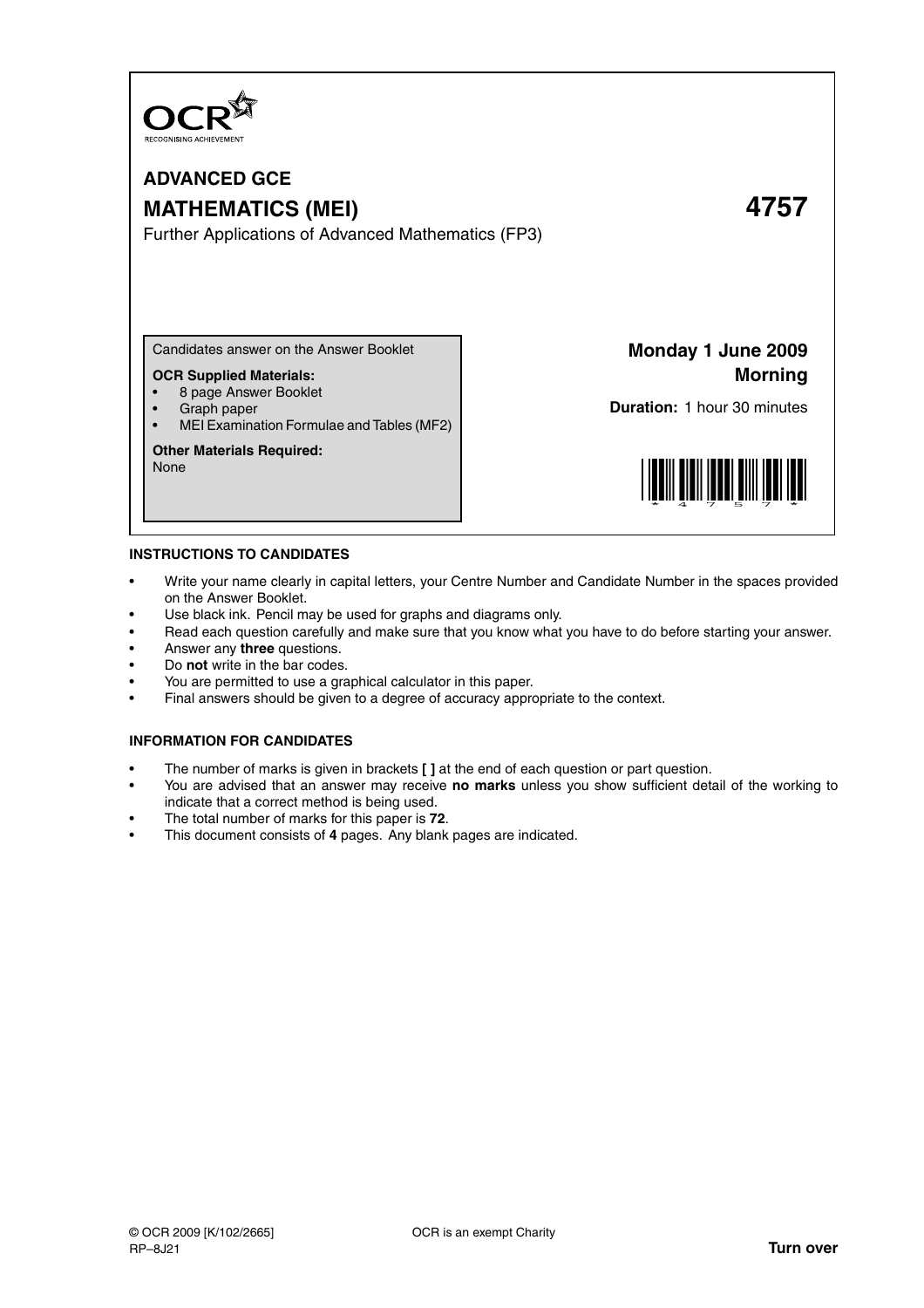*Option 1: Vectors*

| 1 | The point A (-1, 12, 5) lies on the plane P with equation $8x - 3y + 10z = 6$ . The point B (6, -2, 9)<br>lies on the plane Q with equation $3x - 4y - 2z = 8$ . The planes P and Q intersect in the line L. |      |
|---|--------------------------------------------------------------------------------------------------------------------------------------------------------------------------------------------------------------|------|
|   | (i) Find an equation for the line $L$ .                                                                                                                                                                      | [5]  |
|   | (ii) Find the shortest distance between $L$ and the line AB.                                                                                                                                                 | [6]  |
|   | The lines M and N are both parallel to L, with M passing through A and N passing through B.                                                                                                                  |      |
|   | (iii) Find the distance between the parallel lines $M$ and $N$ .                                                                                                                                             | 15 I |
|   | The point C has coordinates $(k, 0, 2)$ , and the line AC intersects the line N at the point D.                                                                                                              |      |
|   |                                                                                                                                                                                                              |      |

*Option 2: Multi-variable calculus*

**2** A surface has equation  $z = 3x(x + y)^3 - 2x^3 + 24x$ .

(i) Find 
$$
\frac{\partial z}{\partial x}
$$
 and  $\frac{\partial z}{\partial y}$ . [4]

**(iv)** Find the value of *k*, and the coordinates of D. **[8]**

- **(ii)** Find the coordinates of the three stationary points on the surface. **[7]**
- **(iii)** Find the equation of the normal line at the point P (1, −2, 19) on the surface. **[3]**
- (iv) The point  $Q(1 + k, -2 + h, 19 + 3h)$  is on the surface and is close to P. Find an approximate expression for *k* in terms of *h*.  $[4]$
- **(v)** Show that there is only one point on the surface at which the tangent plane has an equation of the form  $27x - z = d$ . Find the coordinates of this point and the corresponding value of *d*. [6]

#### *Option 3: Differential geometry*

- **3** A curve has parametric equations  $x = a(\theta + \sin \theta)$ ,  $y = a(1 \cos \theta)$ , for  $0 \le \theta \le \pi$ , where *a* is a positive constant.
	- (i) Show that the arc length *s* from the origin to a general point on the curve is given by  $s = 4a \sin \frac{1}{2}\theta$ . **[6]**
	- (ii) Find the intrinsic equation of the curve giving *s* in terms of *a* and  $\psi$ , where tan  $\psi = \frac{dy}{dx}$ d*x* . **[4]**
	- (iii) Hence, or otherwise, show that the radius of curvature at a point on the curve is  $4a\cos{\frac{1}{2}}$ <sup>θ</sup>. **[3]**
	- **(iv)** Find the coordinates of the centre of curvature corresponding to the point on the curve where  $\theta = \frac{2}{3}$ 3  $\pi$ . [6]
	- (v) Find the area of the surface generated when the curve is rotated through  $2\pi$  radians about the *x*-axis. **[5]**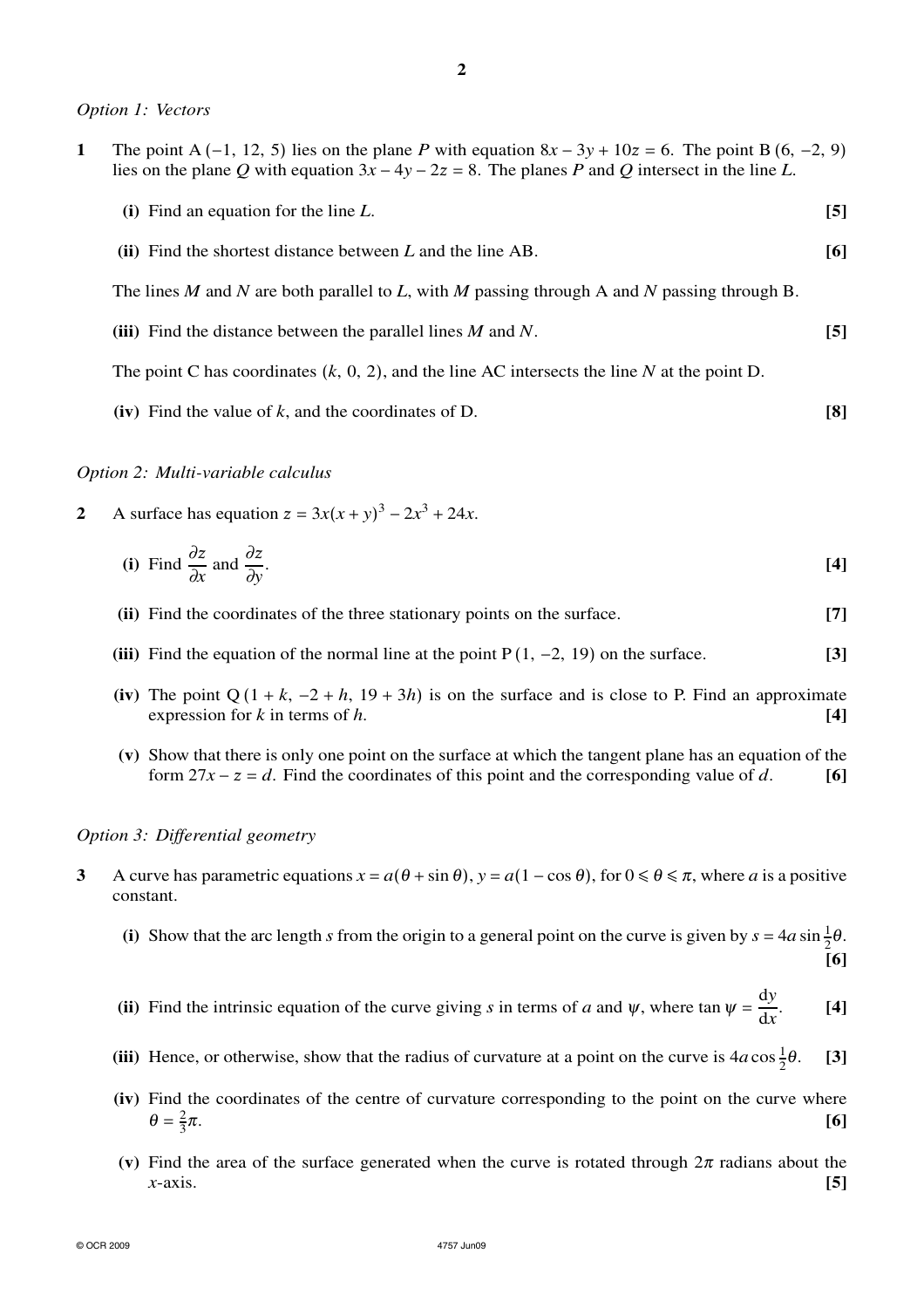# *Option 4: Groups*

- **4** The group  $G = \{1, 2, 3, 4, 5, 6\}$  has multiplication modulo 7 as its operation. The group  $H = \{1, 5, 7, 11, 13, 17\}$  has multiplication modulo 18 as its operation.
	- **(i)** Show that the groups *G* and *H* are both cyclic. **[4]**
	- **(ii)** List all the proper subgroups of *G*. **[3]**
	- **(iii)** Specify an isomorphism between *G* and *H*. **[4]**

The group  $S = \{a, b, c, d, e, f\}$  consists of functions with domain  $\{1, 2, 3\}$  given by

| $a(1) = 2$ | $a(2) = 3$ | $a(3) = 1$ |
|------------|------------|------------|
| $b(1) = 3$ | $b(2) = 1$ | $b(3) = 2$ |
| $c(1) = 1$ | $c(2) = 3$ | $c(3) = 2$ |
| $d(1) = 3$ | $d(2) = 2$ | $d(3) = 1$ |
| $e(1) = 1$ | $e(2) = 2$ | $e(3) = 3$ |
| $f(1) = 2$ | $f(2) = 1$ | $f(3) = 3$ |

and the group operation is composition of functions.

| (iv) Show that $ad = c$ and find da.            | [4] |
|-------------------------------------------------|-----|
| (v) Give a reason why S is not isomorphic to G. |     |
| (vi) Find the order of each element of $S$ .    | [4] |
| (vii) List all the proper subgroups of $S$ .    | [4] |

**[Question 5 is printed overleaf.]**